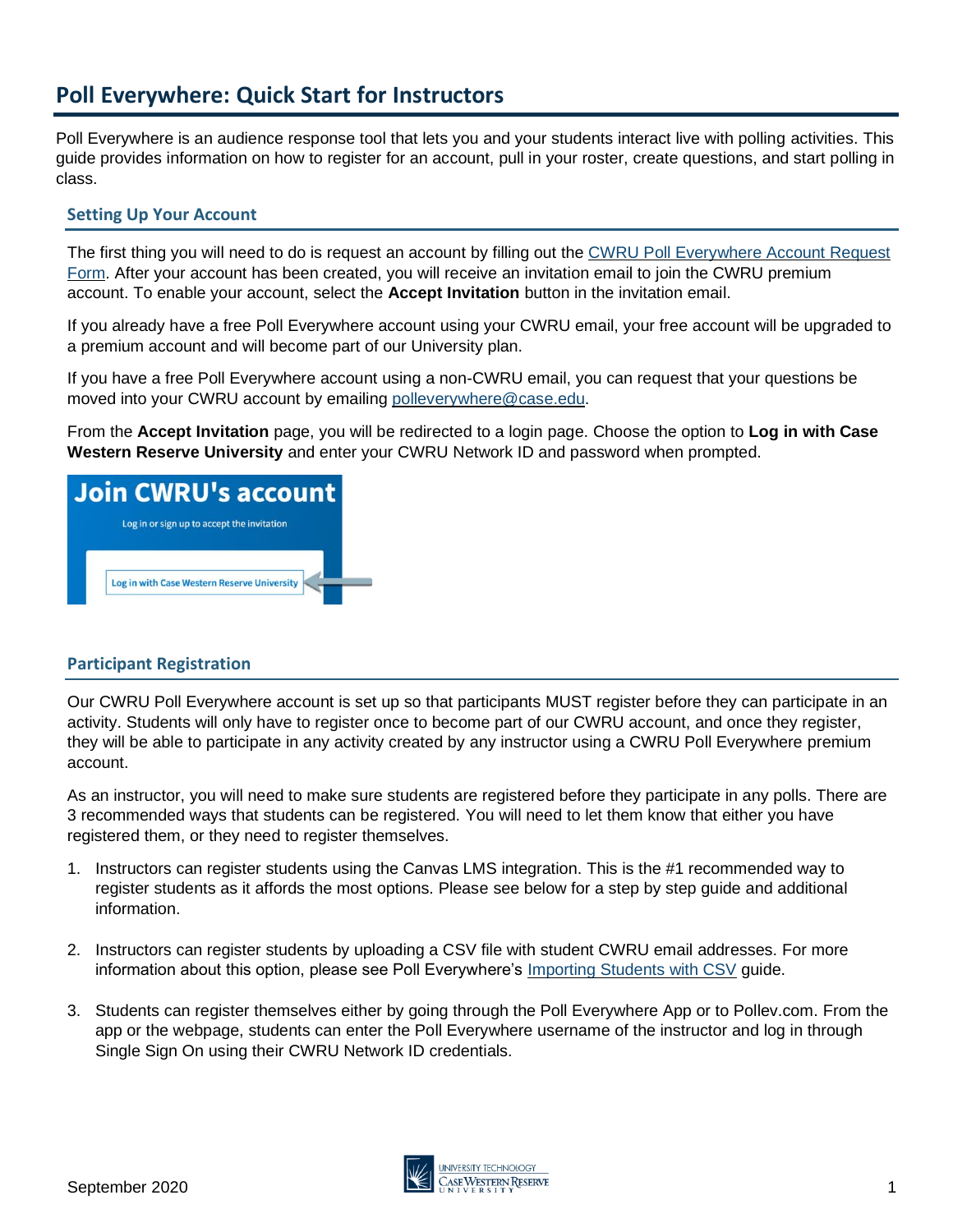Students must be registered by instructors using their abc123@case.edu CWRU email address, or students must register themselves using their CWRU Network ID credentials. The Canvas LMS integration is recommended because it pulls students' CWRU email address automatically. If students register themselves using option 3 from above, they must register using their abc123 CWRU email address and log in using Single Sign On.

**NOTE:** Participant accounts that do not register with CWRU Network ID credentials are subject to termination and can be deleted at any time.

## **Enrolling Students using the Canvas LMS Integration**

You will need to enroll your students in Poll Everywhere before they can use it. Enrolling students allows you to push activity results to Canvas's gradebook and use Poll Everywhere for attendance. This is a one-time procedure that needs to be completed before your first class session. Once your students have been imported, they will all appear on the **Participants** tab at the top of the Poll Everywhere page.

- 1. Log-in to **polleverywhere.com**, then select **My Polls** from the top of the page.
- 2. Select **Participants** at the top of the page.
- 3. Select **Add participants**.
- 4. Select **Connect to LMS**.



- 5. Select the **Canvas** option.
- 6. You should see canvas.case.edu listed as an available option. Select **Login** and enter your CWRU credentials.

**Note:** If you have already completed this step, **[skip to step 8](#page-2-0)**.

| <b>Connect to LMS</b> |                                                                                                                                                                                        |  |  |  |  |  |
|-----------------------|----------------------------------------------------------------------------------------------------------------------------------------------------------------------------------------|--|--|--|--|--|
| 1. Select LMS         | 2. Authorize<br>3. Select courses                                                                                                                                                      |  |  |  |  |  |
|                       | <b>Select Canvas connection type:</b>                                                                                                                                                  |  |  |  |  |  |
|                       | Please note that adding a new Canvas connection will disable participant self-registration for your account. All<br>participants must be imported from Canvas or added via CSV-import. |  |  |  |  |  |
|                       | Free-For-Teachers account at canvas.instructure.com<br>٠                                                                                                                               |  |  |  |  |  |
| vas                   | Canvas Network account at learn.canvas.net                                                                                                                                             |  |  |  |  |  |
| BY INSTRUCTURE        | Canvas accounts available for your institution:                                                                                                                                        |  |  |  |  |  |
|                       | 6<br>https://canvas.case.edu<br>Login                                                                                                                                                  |  |  |  |  |  |

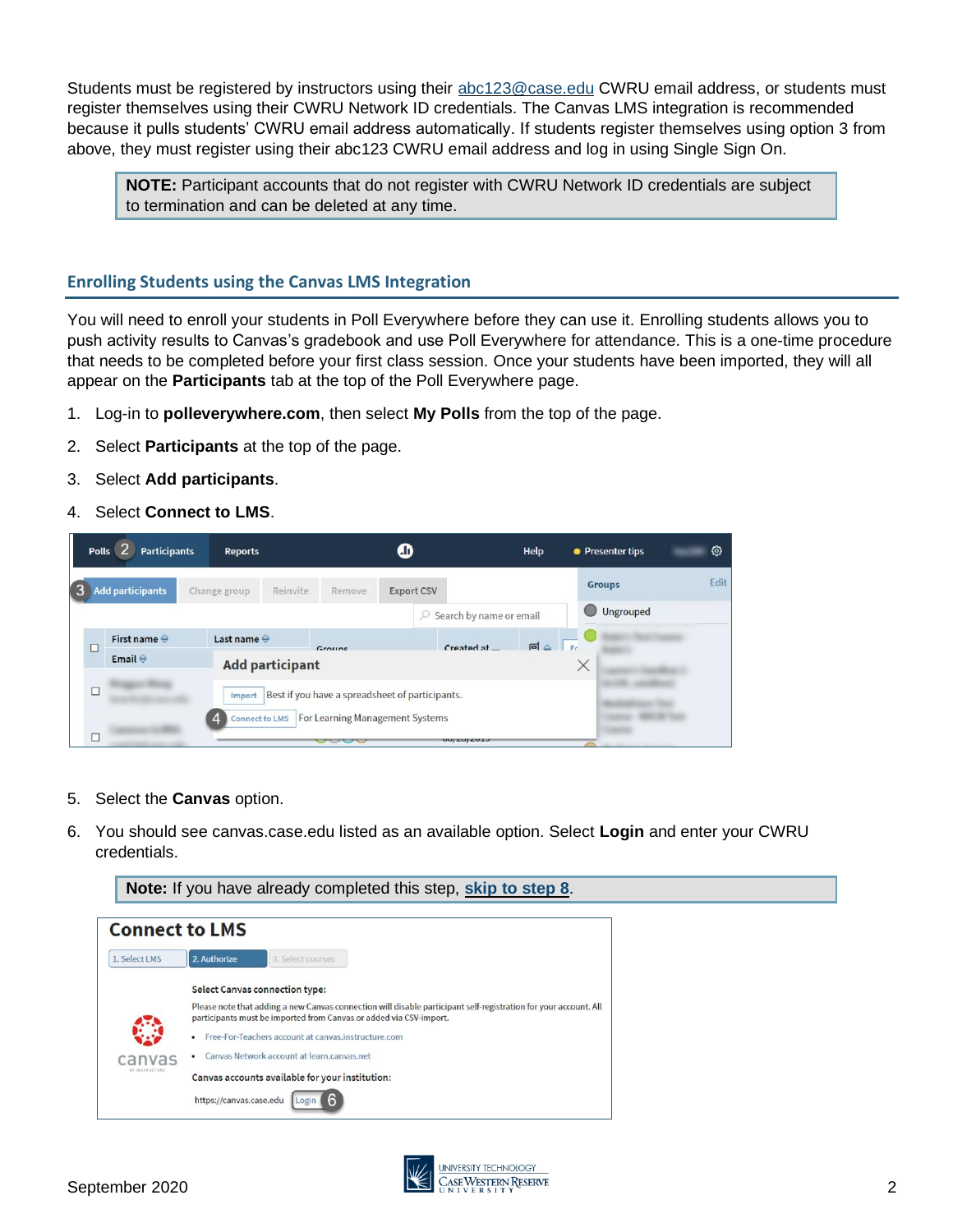7. When prompted, select **Authorize** to allow Poll Everywhere access to your Canvas account.



<span id="page-2-0"></span>8. Select the canvas.case.edu link under the **Your available Canvas logins** section.



9. Select the checkbox next to your Canvas course(s) you will be using with Poll Everywhere with, then select **Continue**.



The connection may take a few minutes to complete, depending on the size of your class. You can leave the page by selecting **Got it!**

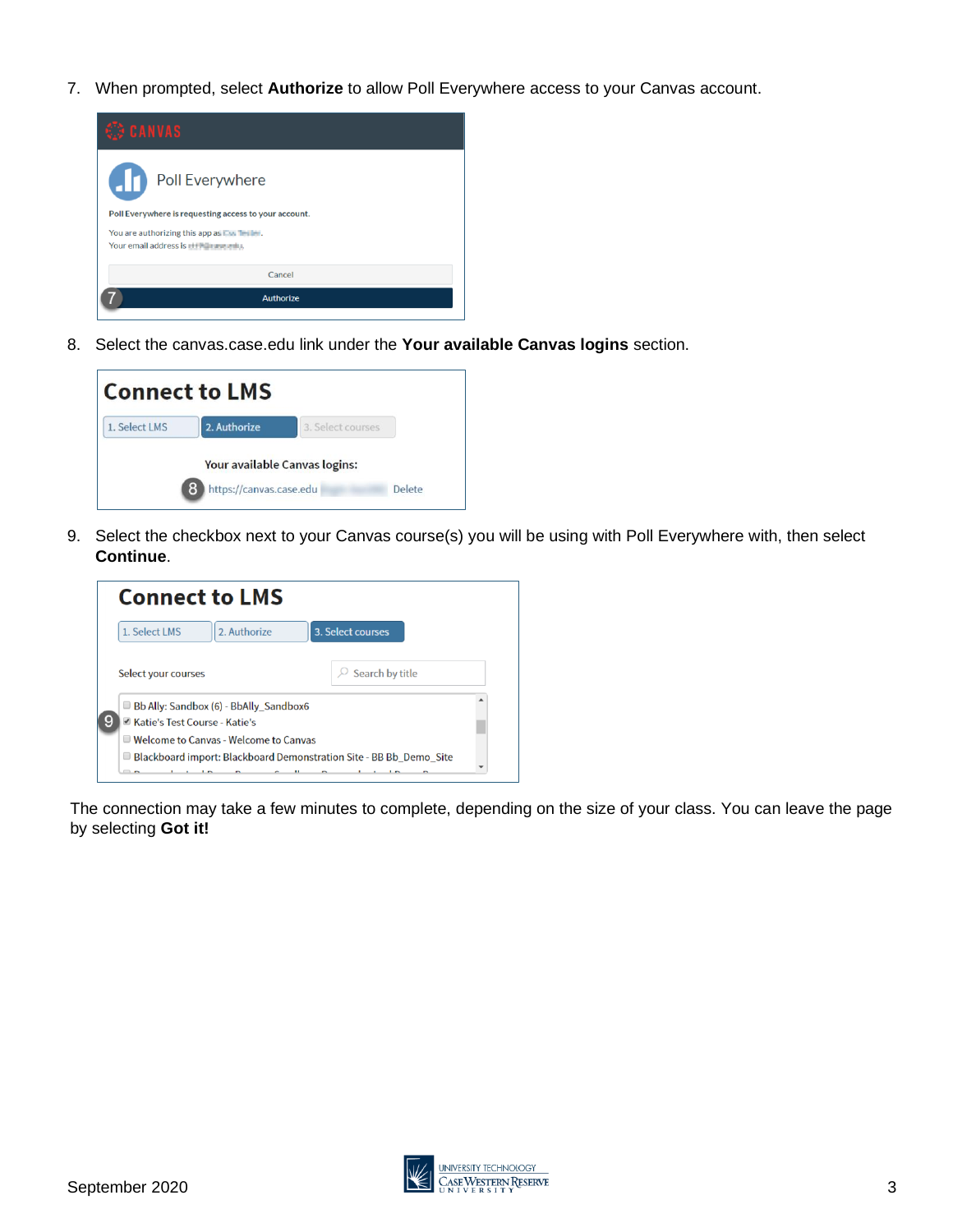### **Create an Activity**

Now that you have an account and your students imported, you can create activities! A Poll Everywhere activity is a single question or prompt you pose to your audience. This guide covers the basic steps for how to create an activity, but more detailed information about each question type [can be found online.](https://www.polleverywhere.com/support/articles/create-activities/creating-an-activity) You can also download Poll [Everywhere applications](https://www.polleverywhere.com/app/) to embed activities in your PowerPoint, Keynote, or Google Slides presentations.

1. Log-in to **polleverywhere.com**, then select **Create**.



- 2. Select your activity **question type** using the buttons at the top of the page.
- 3. Type a **question or prompt** to ask your audience.
- 4. If applicable, provide answer choices or an image to the question. You may also have the option to select a correct item, which will [grade the responses.](https://www.polleverywhere.com/support/articles/reporting/score-responses)
- 5. Select **Create** to save the changes, or **Add another activity** to create another question.

| $\overline{2}$ | Α<br>B<br>Multiple choice                | Awesome<br>Sweet $\frac{w}{a}$ Great<br>Eun<br>Fun<br>Word cloud | $\hat{\mathbf{C}}$<br>Q&A | Clickable<br>image | Survey | Open-ended                  | Competitions | More   |        |
|----------------|------------------------------------------|------------------------------------------------------------------|---------------------------|--------------------|--------|-----------------------------|--------------|--------|--------|
| 3              | Title<br>True or false: Ohio is a state. |                                                                  |                           |                    |        |                             |              |        | $\sim$ |
|                | E<br>$\checkmark$<br>True                | (Text, Image URL, LaTeX)                                         |                           |                    |        |                             |              | W      | 俞      |
| $\overline{4}$ | B<br>$\overline{\phantom{a}}$<br>False   | (Text, Image URL, LaTeX)                                         |                           |                    |        |                             |              | ∞      | 圎      |
|                | $+$ Add option                           |                                                                  |                           |                    |        |                             |              |        |        |
|                |                                          |                                                                  |                           |                    |        | <b>Add another activity</b> |              | Create | 5      |

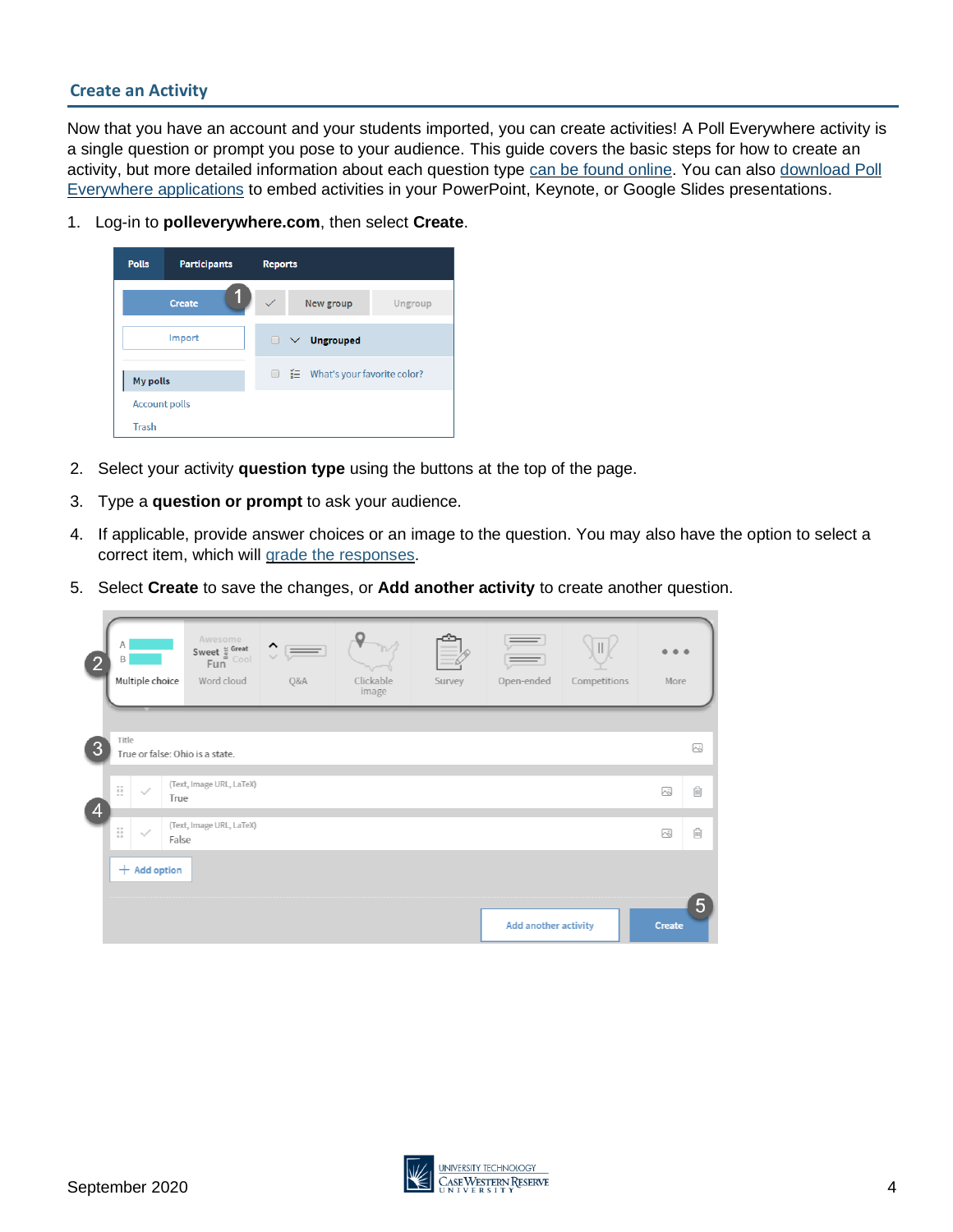## **Open an Activity**

When you're ready to poll your audience, you'll need to activate your activity. You can only have one active activity at a time, which prevents participants from answering more than one question at a time.

- 1. Once logged in, **select the activity** you wish to use. This will open the activity, showing the question, answer options (if applicable), and the join code for your activity.
- 2. Before you open the activity for participants, you should check the following settings under the **1. Configure** area.
	- a. **Audience restriction & identity** if you would like to do an anonymous activity, select **Completely anonymous**
	- b. **Response settings**  select your response settings, including number of responses per participant and whether or not they can change their answer



3. Select the **Activate** button. Activating an activity makes it available to your audience.



- 4. Inform your audience that they can now respond to the activity using the **join code** displayed at the top of the screen. This code takes the form of PollEv.com/USERNAME.
- 5. There are several other options presented along the side of the activity for you to use. You can use these options without activating the activity, which is handy if you want to set things up before class. Here are some settings you may find helpful:
	- a. **Visual settings** this lets you choose display options for the activity and results. For example, look here if you want to show results as a donut chart instead of a bar chart.
	- b. **Show results** this will show or hide the results of the activity.
	- c. **Lock** this temporarily closes the activity and prevents users from responding.
	- d. **Clear results**  this will delete any responses to your activity.
	- e. **Fullscreen** this opens the activity in fullscreen mode, eliminating some of the extra options you see as an instructor. Press **esc** or **F11** to exit fullscreen mode.
- 6. Once you are done with your activity, select **Activate** again to close the activity.